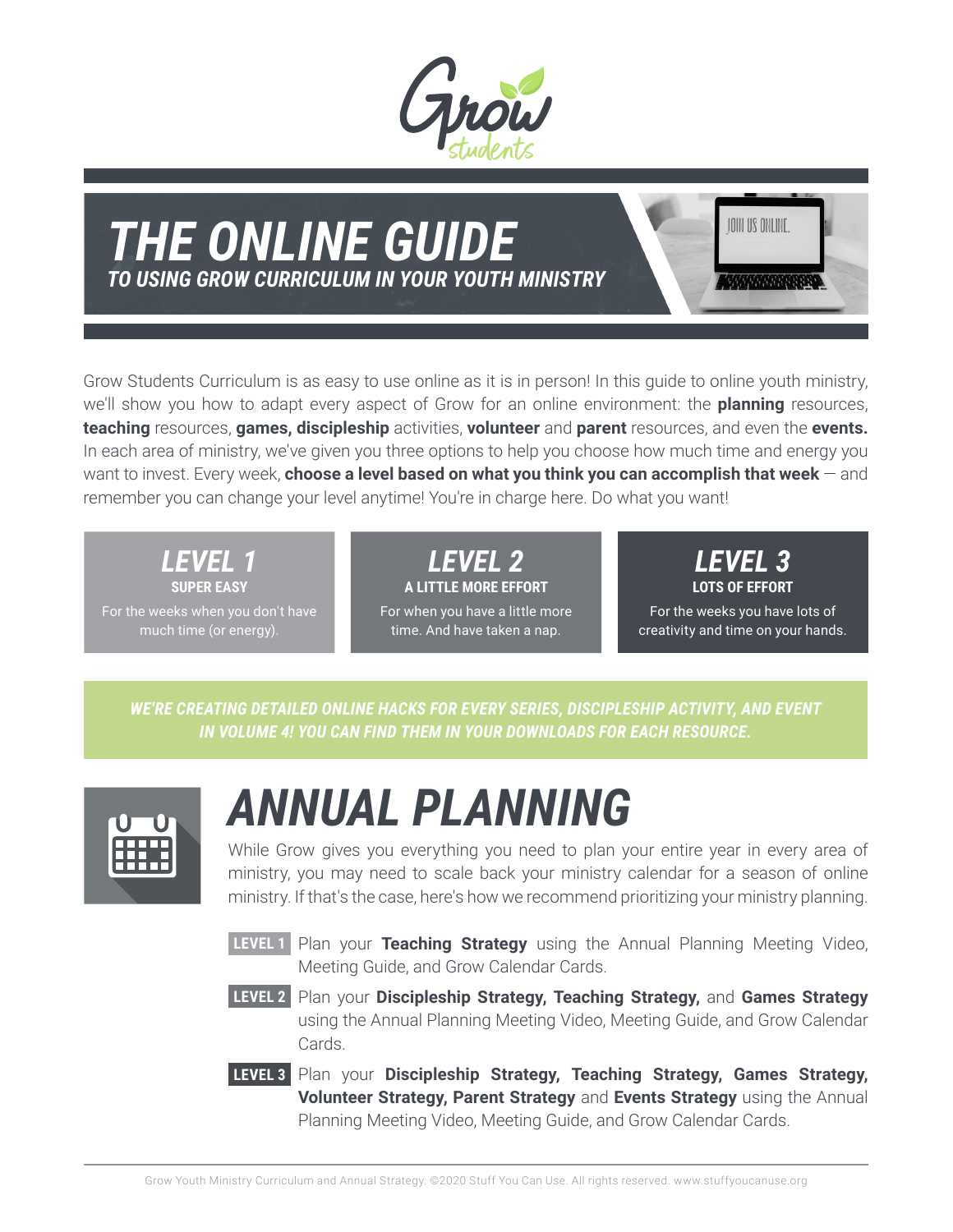

# *TEACHING*

You'll need to find the teaching format that works best for you and your students! That's why Grow Students provides our teaching material in different formats. For online ministry, **choose one format each week:** 1-Minute Sermon, Video Call, or Sermon Video.



- **LEVEL 2** Post or send the **1-Minute Sermon Video,** or record your own using our **script.** Use a few questions from the **Small Group Guide** to lead a discussion through social media or group text.
- **LEVEL 3** Post or send the **1-Minute Sermon Video,** or record your own using our **script.** Lead a devotional and discussion using the "So What" section of the Sermon Guide and a few questions from the **Small Group Guide** on a video call or a live-stream on social media.
- **LEVEL 1** Pre-record and share a brief teaching video (5-10 minutes) using 3-5 easy no-prep modules from the **Sermon Guide.**
- **LEVEL 2** Pre-record and share a brief teaching video (5-10 minutes) using 5-8 modules from the **Sermon Guide,** including at least one visual like an object lesson, video, or image. Use a few questions from the **Small Group Guide** to lead a discussion through social media, video call, or group text.
- **LEVEL 3:** Pre-record and share a series of teaching videos (1-5 minutes each) **LEVEL 3** by breaking the **Sermon Guide** into short segments and sharing those videos throughout the week. Use the questions from the **Small Group Guide** to lead a discussion through social media, video call, or group text.
- **LEVEL 1** Host an interactive video conversation using 3-5 easy no-prep modules and a few discussion questions from the **Hybrid Guide.**
- **LEVEL 2** Host an interactive video conversation using 5-8 modules and a few discussion questions from the **Hybrid Guide,** including at least one visual like an object lesson, video, or image.
- **LEVEL 3** Host an interactive video conversation using 5-10 modules and the discussion questions from the **Hybrid Guide,** including at least one visual like an object lesson, video, or image and a time of reflection or response.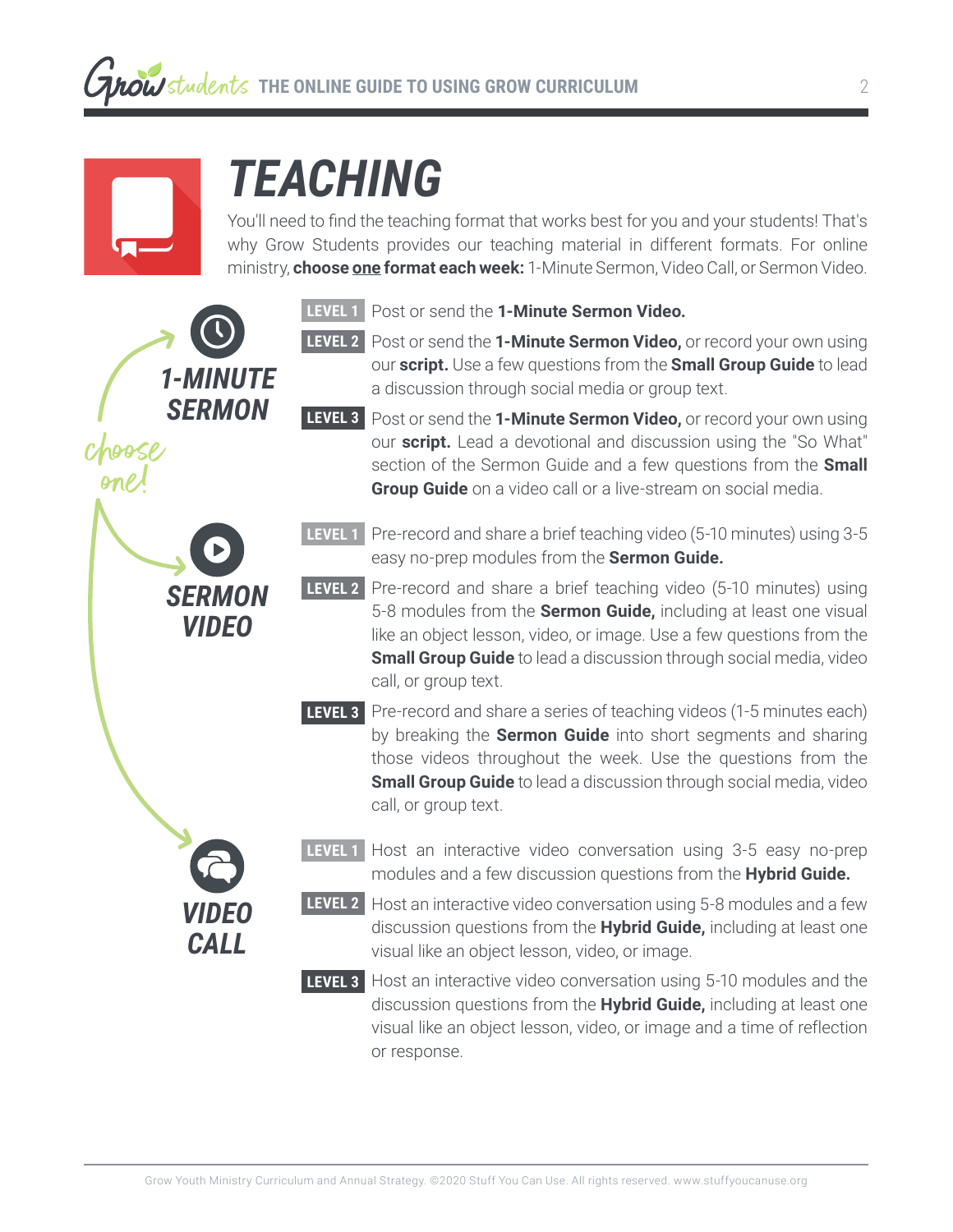

# *DISCIPLESHIP*

With Grow, our discipleship strategy is based on four spiritual habits: spending time with others, using your gifts, spending time with God, and sharing your story. Here's how to use the discipleship resources we provide for online ministry . . .

- **LEVEL 1** Send your **Discipleship Activity** for the quarter to your volunteers or families, **LEVEL 1** and ask them to lead their teenagers through the experience.
- **LEVEL 2** Use the graphics provided in each **Discipleship Activity** to create a social media version of the experience. Ask volunteers and parents to participate and encourage students to participate with them.
- **LEVEL 3** Use the graphics provided in each **Discipleship Activity** to create a social media version of the experience. Ask volunteers and parents to participate and encourage students to participate with them. Create online versions of the **Quarterly Growth Surveys** and ask students to fill them out anonymously.



## *GAMES*

Grow gives you 50 new games every year, and then we pair those games with our series based on the series theme or topic. But since most of these games are meant to be played in person, here's how we suggest adapting your strategy for fun and games.

- **LEVEL 1** Skip the organized games! There are other ways to have fun. Share a funny **LEVEL 1** video or meme during the week instead.
- **LEVEL 2** Share a funny video or meme through social media or group text. Do a contest, challenge, or giveaway on social media.
- **LEVEL 3** Share a funny video or meme through social media or group text. Do a contest, challenge, or giveaway on social media. Choose a game from the Grow Games library and adapt it for a video call or a social media challenge.



# *VOLUNTEERS*

While Grow gives you a robust volunteer strategy in seven key areas (events, meetings, discussion groups, conversations, celebrations, communication, and tools), you may need to rethink (or scale back) that strategy for a season. Here's how . . .

**LEVEL 1** Send your **Volunteer Email** every week as usual, including the link or log-in information they'll need to access your teaching for the week. Use the **Social Media Plan** as usual to communicate with your team.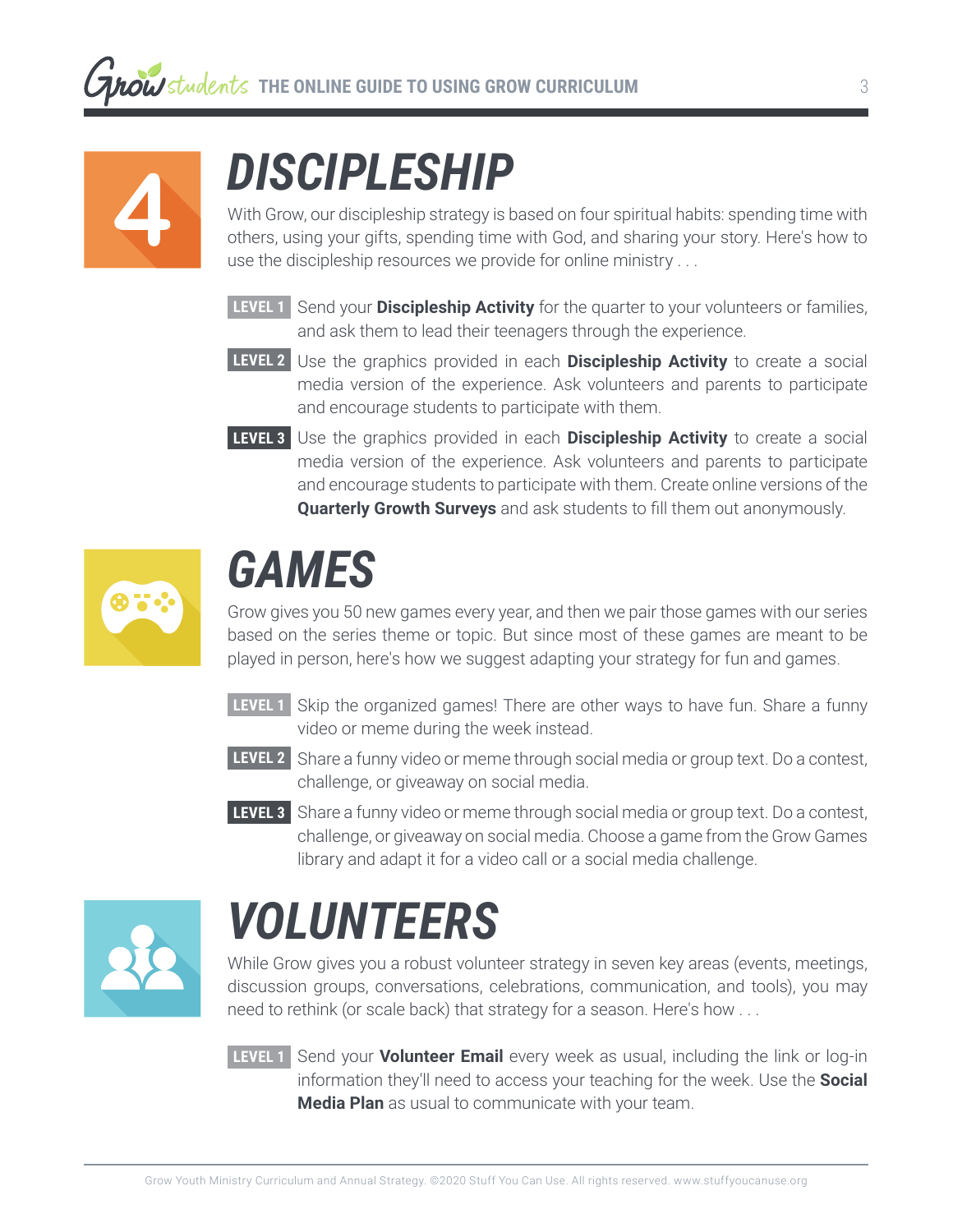- **LEVEL 2** Send your **Volunteer Email** every week as usual, including the link or log-in information they'll need to access your teaching for the week, and attach any **Volunteer Tools** you would typically provide in person. Use the **Social Media Plan** as usual to communicate with your team. Adapt the **Volunteer Celebration** idea of the month and celebrate your team through social media, video call, or sending something in the mail.
- **LEVEL 3** Send your **Volunteer Email** every week as usual, including the link or log-in information they'll need to access your teaching for the week, and attach any **Volunteer Tools** you would typically provide in person. Use the **Social Media Plan** as usual to communicate with your team. Adapt the **Volunteer Celebration** idea of the month and celebrate your team through social media, video call, or sending something in the mail. Host **Volunteer Meetings** through pre-recorded training videos based on our Volunteer Meeting Guides. Host **Volunteer Discussion Groups** through video calls using the Volunteer Discussion Group Guides. Have one-on-one **Volunteer Conversations** over the phone.



#### *PARENTS*

While Grow gives you a robust parent engagement strategy in four key areas (events, discussion groups, communication, and tools), you may need to rethink (or scale back) that strategy for a season. Here's how . . .

- **LEVEL 1** Send your **Parent Email** every month as usual, including the link or log-in **LEVEL 1** information they'll need to access your teaching for the series. Use the **Social Media Plan** as usual to communicate with parents.
- **LEVEL 2** Send your **Parent Email** every month as usual, including the link or log-in information they'll need to access your teaching for the series, and attach any **Parent Tools** you would typically provide in person. Use the **Social Media Plan** as usual to communicate with parents.
- **LEVEL 3** Send your **Parent Email** every month as usual, including the link or log-in information they'll need to access your teaching for the series, and attach any **Parent Tools** you would typically provide in person. Use the **Social Media Plan** as usual to communicate with parents. Host **Parent Discussion Groups** through video calls using the Parent Discussion Group Guides. Create an online version of the **Parent Events.**